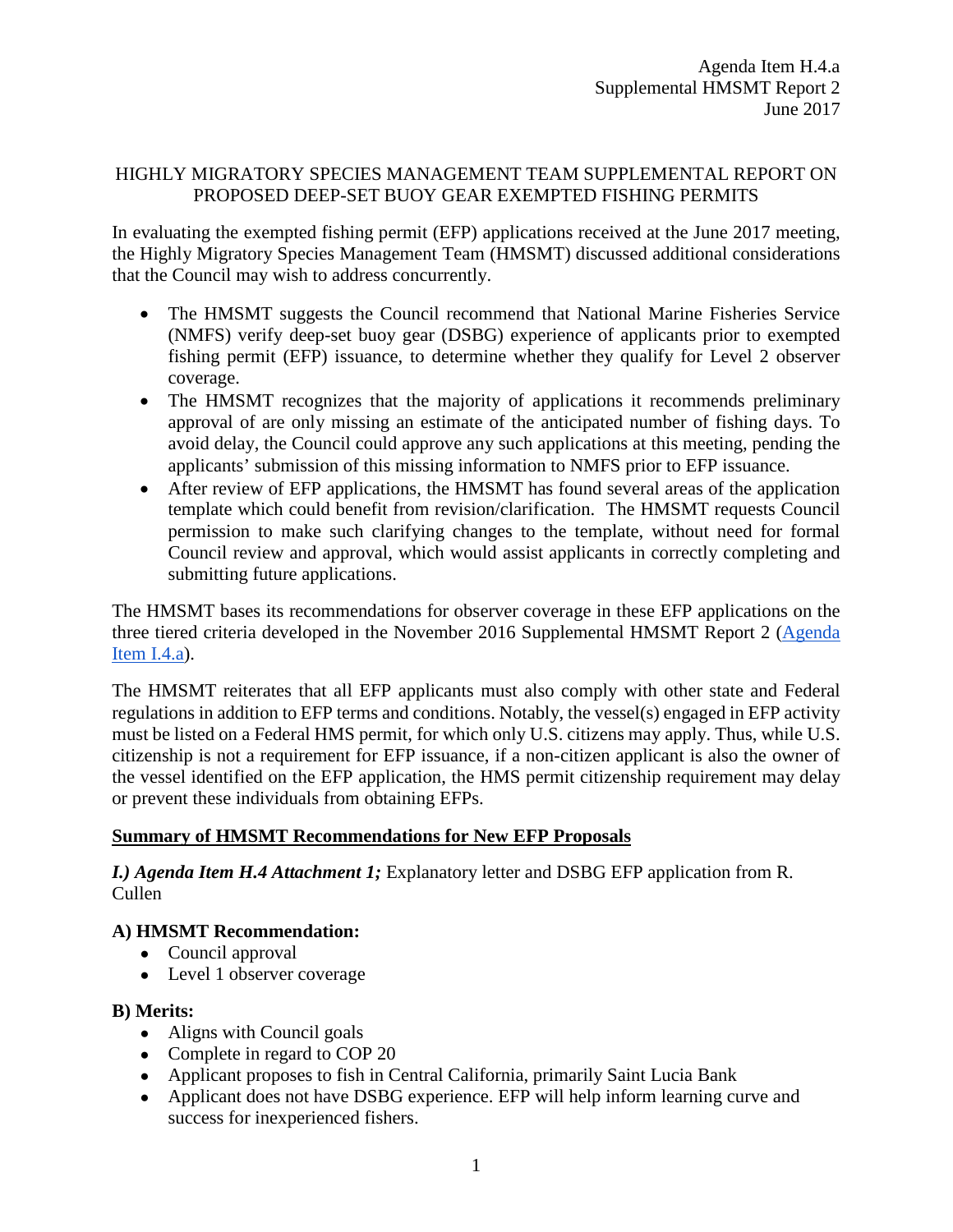- **C) Suggestions and Comments:**
- The HMSMT requested the applicant provide in depth explanation for proposed use of braided line (aside from saving deck space) and how the benefits of use would outweigh any potential increase in interaction, as well as the proposed number of days fished for each geographic region.
- The applicant submitted a letter to the June advanced briefing book indicating that he would not use braided line and intended to fish DSBG 10 days per year.
- The HMSMT has determined that the proposal does not include a significant scientific component that warrants SSC review.

### *II.) Agenda Item H.4 Attachment 2;* Revised DSBG EFP application from A. Lorton & D. Haworth

# **A) HMSMT Recommendation:**

- Council approval
- Level 1 observer coverage

## **B) Merits:**

- Aligns with Council goals
- Complete in regard to COP 20
- Application addresses important data gap of gear use in Central and Northern California and Oregon
- Proposes to test linked buoy gear (LBG) which has yet to be fished under an EFP
- Applicant does not have DSBG experience. EFP will help inform learning curve and success for inexperienced fishers for both DSBG configurations.

# **C) Suggestions and Comments:**

- The HMSMT requested the applicant resubmit the application with all (areas) completed, clarification as to which configuration(s) of DSBG they proposed to fish, and to do so on the application, not in written email form.
- The HMSMT feels that the testing of GPS or radar technology to indicate a strike would be beneficial to informing DSBG authorization, but recommends the Council require active tending requirements to be observed.
- The HMSMT is recommending Level 1 observer coverage for LBG, but suggests the Council maintain 100% coverage until otherwise approved.
- The HMSMT found the resubmitted application to be complete, thorough and well done.
- The HMSMT has determined that the proposal does not include a significant scientific component that warrants SSC review.

#### *III.) Agenda Item H.4 Attachment 3;* DSBG EFP application from B. Ball **A) HMSMT Recommendation:**

- Council approval
	- Level 2 observer coverage upon NMFS verification of 10 DSBG days/sets

- Aligns with Council goals
- Complete in regard to COP 20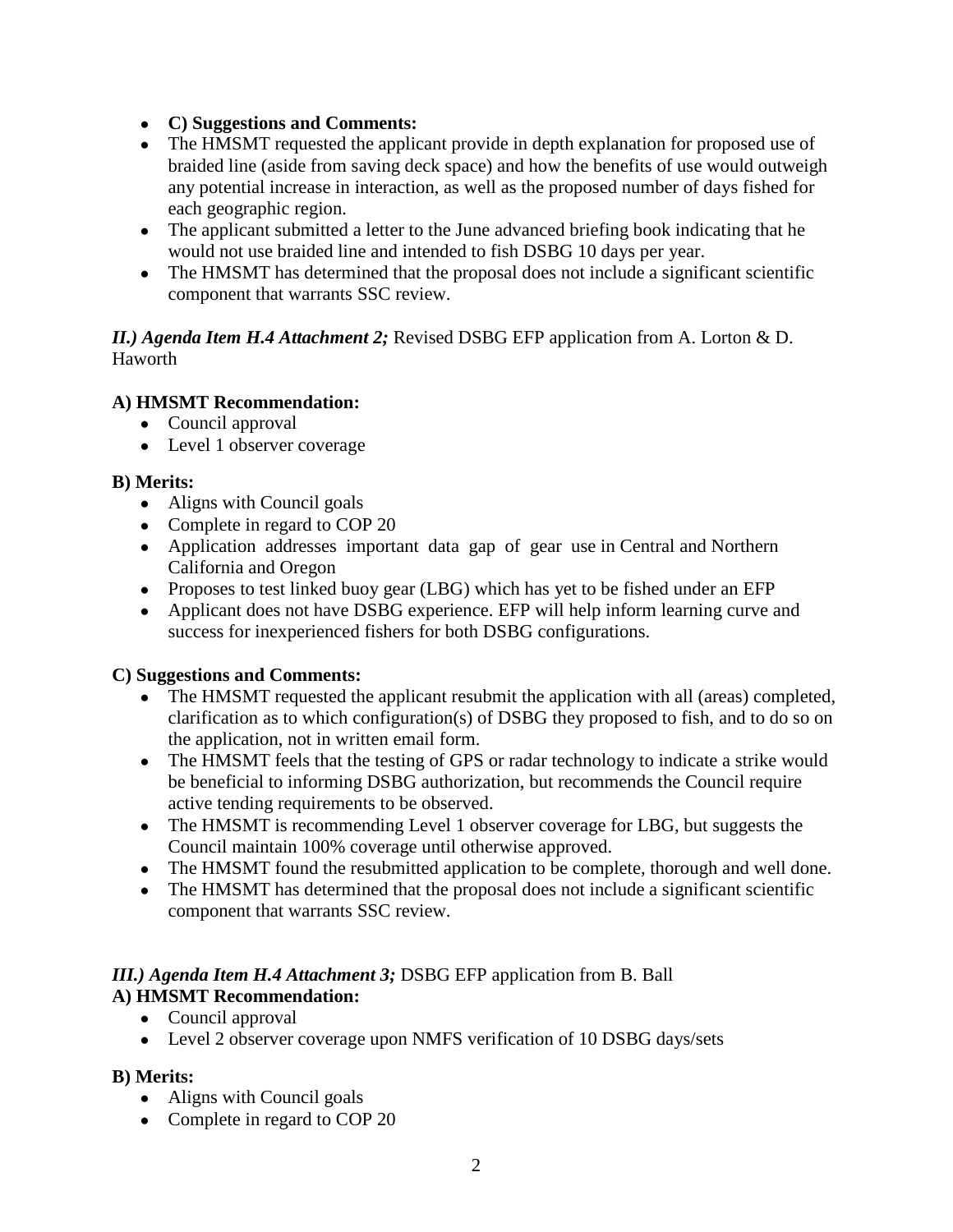- Applicant has experience on a Pfleger Institute of Environmental Research (PIER) DSBG EFP vessel
- Proposes to fish up to 9 months of the year could collect data for times that the gear has yet to be tested.

## **C) Suggestions and Comments:**

- The applicant does not provide an EFP duration; the HMSMT suggests the Council approve for the standard two-year period.
- The HMSMT recommends Level 1 observer coverage until verification of participation in 10 sets is submitted to NMFS, and Level 2 coverage thereafter. Applicant can then return to the Council to request lower coverage.
- This application could help to inform the differences in performance between inexperienced fishermen and those trained under PIER.
- The HMSMT has determined that the proposal does not include a significant scientific component that warrants SSC review.

## **D) Requested Revisions:**

● Provide additional information (vessel, number of days/sets) on DSBG experience to NMFS.

# *IV.) Agenda Item H.4 Attachment 4;* DSBG EFP application from J. Ford

## **A) HMSMT Recommendation:**

- Council approval
- Level 1 observer coverage

### **B) Merits:**

- Aligns with Council goals
- Complete in regard to COP 20
- Proposes fishing entirety of California and Oregon coastline
- Applicant suggests use of "beeper buoys" which will assist with gear tending/retrieval
- Concurrent harpoon and drift gillnet (DGN) fishing
- Applicant does not have DSBG experience. EFP will help inform learning curve and success for inexperienced fishers.

### **C) Suggestions and Comments:**

- This EFP could collect much needed data from waters north for the SCB for SBG.
- The HMSMT recommends the Council require active tending requirements to be observed despite use of beeper buoys.
- The HMSMT has determined that the proposal does not include a significant scientific component that warrants SSC review.

### **D) Requested Revisions:**

● None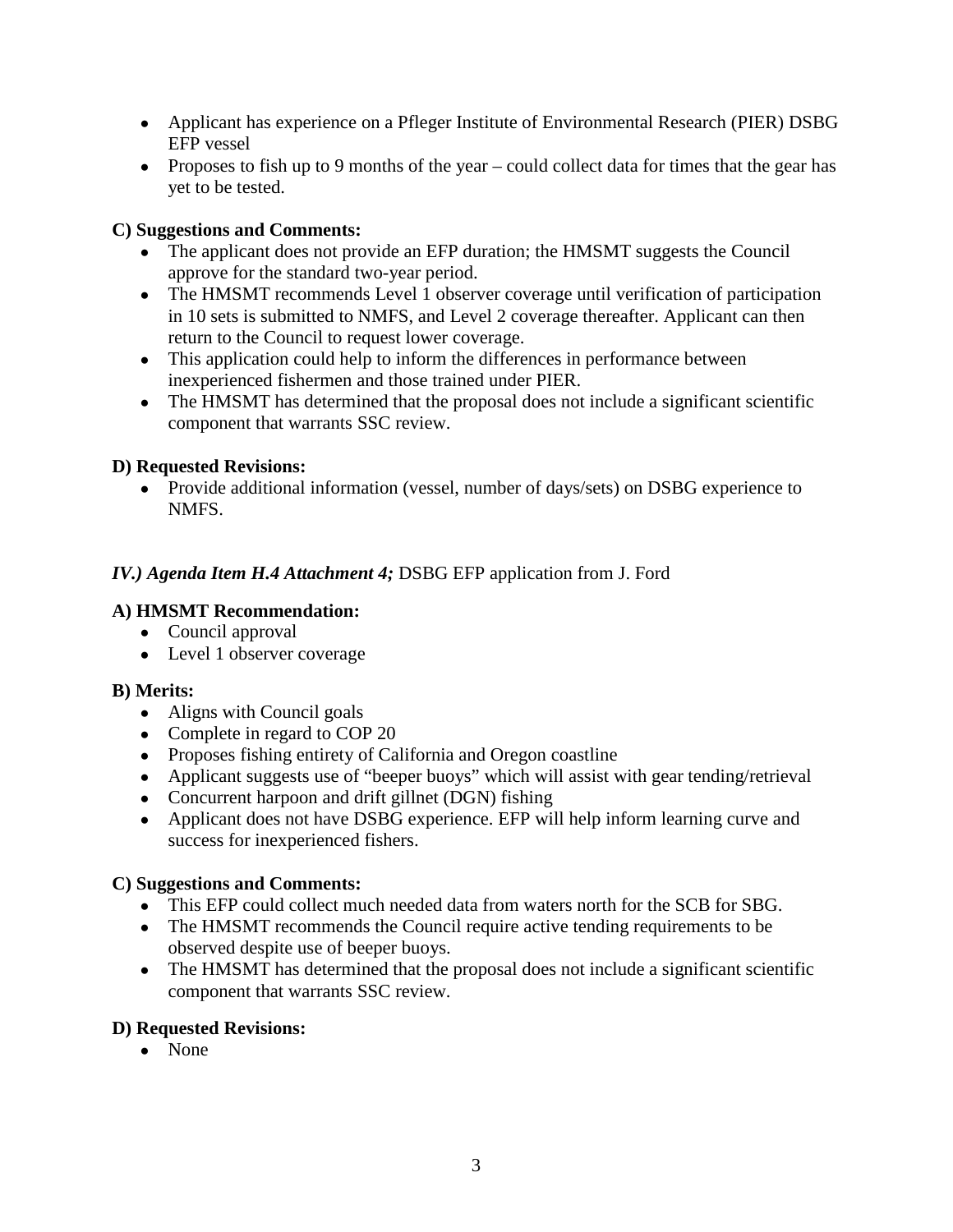## *V.) Agenda Item H.4 Attachment 5;* DSBG EFP application from M. Graves

# **A) HMSMT Recommendation:**

- Council approval
- Level 1 observer coverage

### **B) Merits:**

- Aligns with Council goals
- Complete in regard to COP 20
- Applicant proposes use of drone and/or radio signal monitoring of gear
- Proposes majority of fishing effort in Central California
- Concurrent blackgill rockfish fishing
- Applicant does not have DSBG experience. EFP will help inform learning curve and success for inexperienced fishers.

### **C) Suggestions and Comments:**

- The HMSMT recommends the Council require active tending requirements to be observed despite use of drones and/or other monitoring techniques.
- The HMSMT has determined that the proposal does not include a significant scientific component that warrants SSC review.

### **D) Requested Revisions:**

• None

# *VI.) Agenda Item H.4 Attachment 6;* DSBG EFP application from R. Kennedy

### **A) HMSMT Recommendation:**

- Council approval
- Level 1 observer coverage

### **B) Merits:**

- Aligns with Council goals
- Complete in regard to COP 20
- $\bullet$  Concurrent troll/jig fishing
- Applicant proposes possibly using additional flotation
- Applicant does not have DSBG experience. EFP will help inform learning curve and success for inexperienced fishers.

### **C) Suggestions and Comments:**

• The HMSMT has determined that the proposal does not include a significant scientific component that warrants SSC review.

### **D) Requested Revisions:**

● None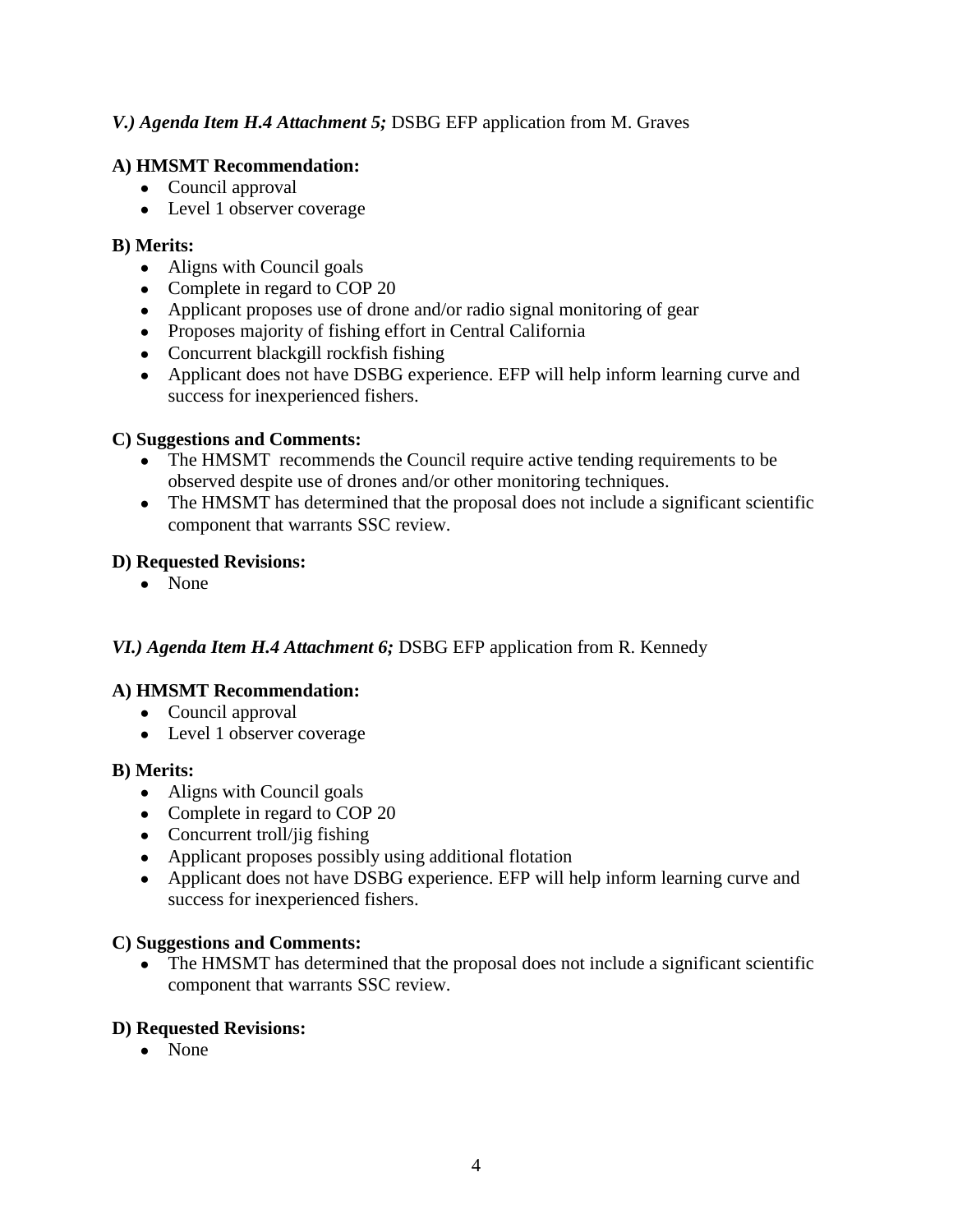# *VII.) Agenda Item H.4 Attachment 7;* DSBG EFP application from A. Lutoshkin

## **A) HMSMT Recommendation:**

- Council preliminary approval
- Level 2 observer coverage upon NMFS verification of 10 DSBG days/sets

### **B) Merits:**

- Aligns with Council goals
- Complete in regard to COP 20

### **C) Suggestions and Comments:**

- Applicant does not specify the intended number of days of fishing effort.
- Unclear if the applicant has prior DSBG experience or incorrectly filled out application.
- The HMSMT recommends Level 1 observer coverage until verification of participation in 10 sets is submitted to NMFS, and Level 2 coverage thereafter. Applicant can then return to the Council to request lower coverage.
- The Data Gaps section of the application is lacking detail and does not indicate whether applicant understands all requirements.
- The HMSMT has determined that the proposal does not include a significant scientific component that warrants SSC review.

### **D) Requested Revisions:**

- Provide estimated number of fishing days.
- Provide additional information (vessel, number of days/sets) on DSBG experience to NMFS.

# *VIII.) Agenda Item H.4 Attachment 8;* DSBG EFP application from L. Maassen

# **A) HMSMT Recommendation:**

- Council approval
- Level 1 observer coverage

### **B) Merits:**

- Aligns with Council goals
- Complete in regard to COP 20
- Applicant does not have DSBG experience. EFP will help inform learning curve and success for inexperienced fishers.

### **C) Suggestions and Comments:**

- Applicant submitted email to HMSMT indicating estimated number of fishing days.
- The HMSMT has determined that the proposal does not include a significant scientific component that warrants SSC review.

### **D) Requested Revisions:**

● None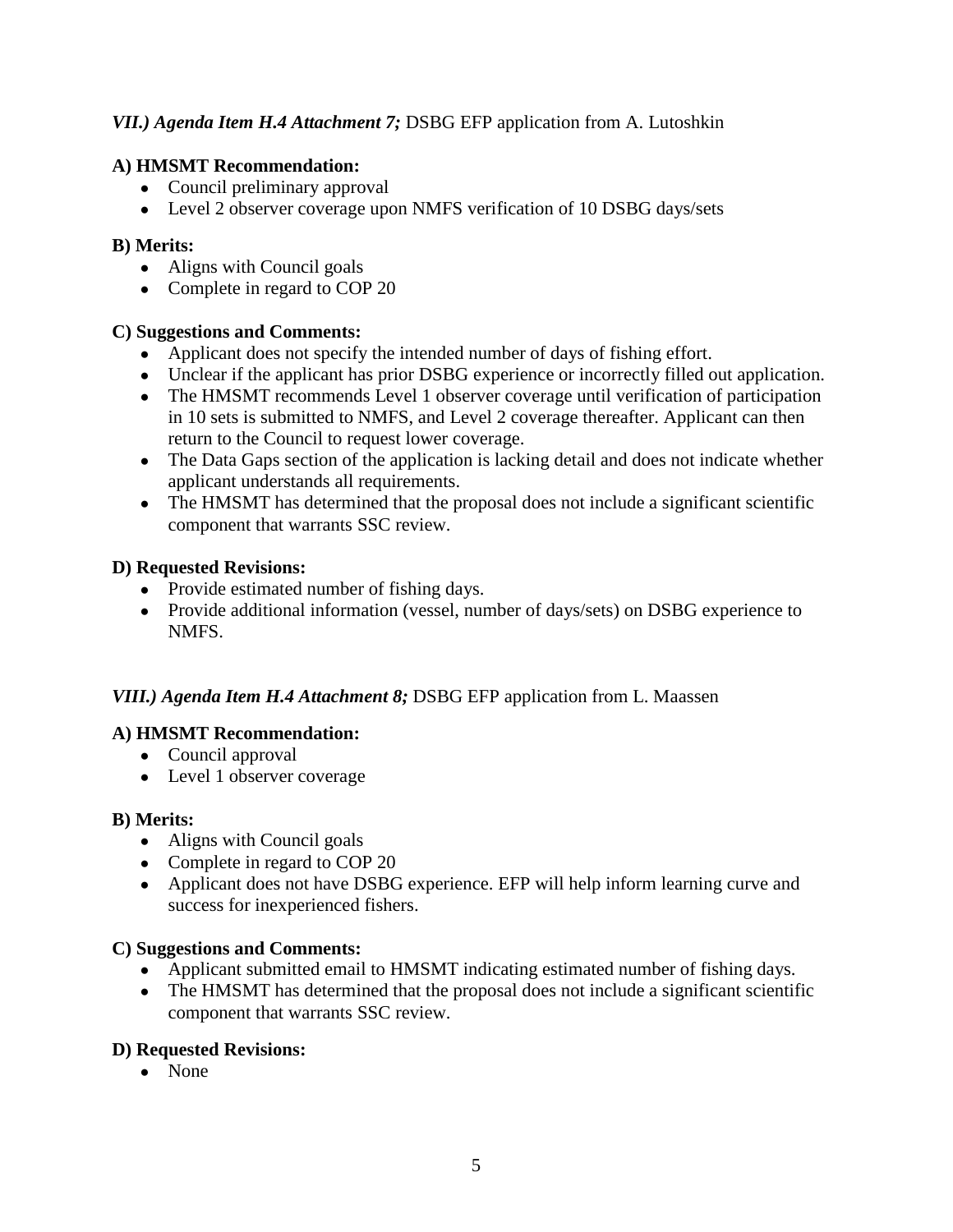## *VIIII.) Agenda Item H.4 Attachment 9;* DSBG EFP application from S. Masuda

## **A) HMSMT Recommendation:**

• Recommend resubmission

# **B) Merits:**

- Applicant indicates intent to fish off all of California and Oregon coastline.
- Applicant does not have DSBG experience. EFP will help inform learning curve and success for inexperienced fishers.

## **C) Suggestions and Comments:**

- Application is incomplete; missing fishing experience, proposed number of fishing days, concurrent gear types (if any), and checked data gap boxes but provided no additional information.
- The HMSMT has determined that the proposal does not include a significant scientific component that warrants SSC review.

# **D) Requested Revisions:**

• Complete all other sections of the application: fishing experience, estimated number of fishing days, concurrent gear types, data gaps.

# *X.) Agenda Item H.4 Attachment 9;* DSBG EFP application from M. McCarthy

# **A) HMSMT Recommendation:**

- Council preliminary approval
- Level 1 observer coverage

### **B) Merits:**

- Aligns with Council goals
- Complete in regard to COP 20
- Applicant indicates intent to fish all of California and Oregon coastline
- Applicant does not have DSBG experience. EFP will help inform learning curve and success for inexperienced fishers.

### **C) Suggestions and Comments:**

- The applicant does not specify the estimated number of fishing days for each two-month period or specify intended concurrent gear types.
- The HMSMT has determined that the proposal does not include a significant scientific component that warrants SSC review.

# **D) Requested Revisions:**

• Provide estimated number of fishing days and concurrent gear types (if any).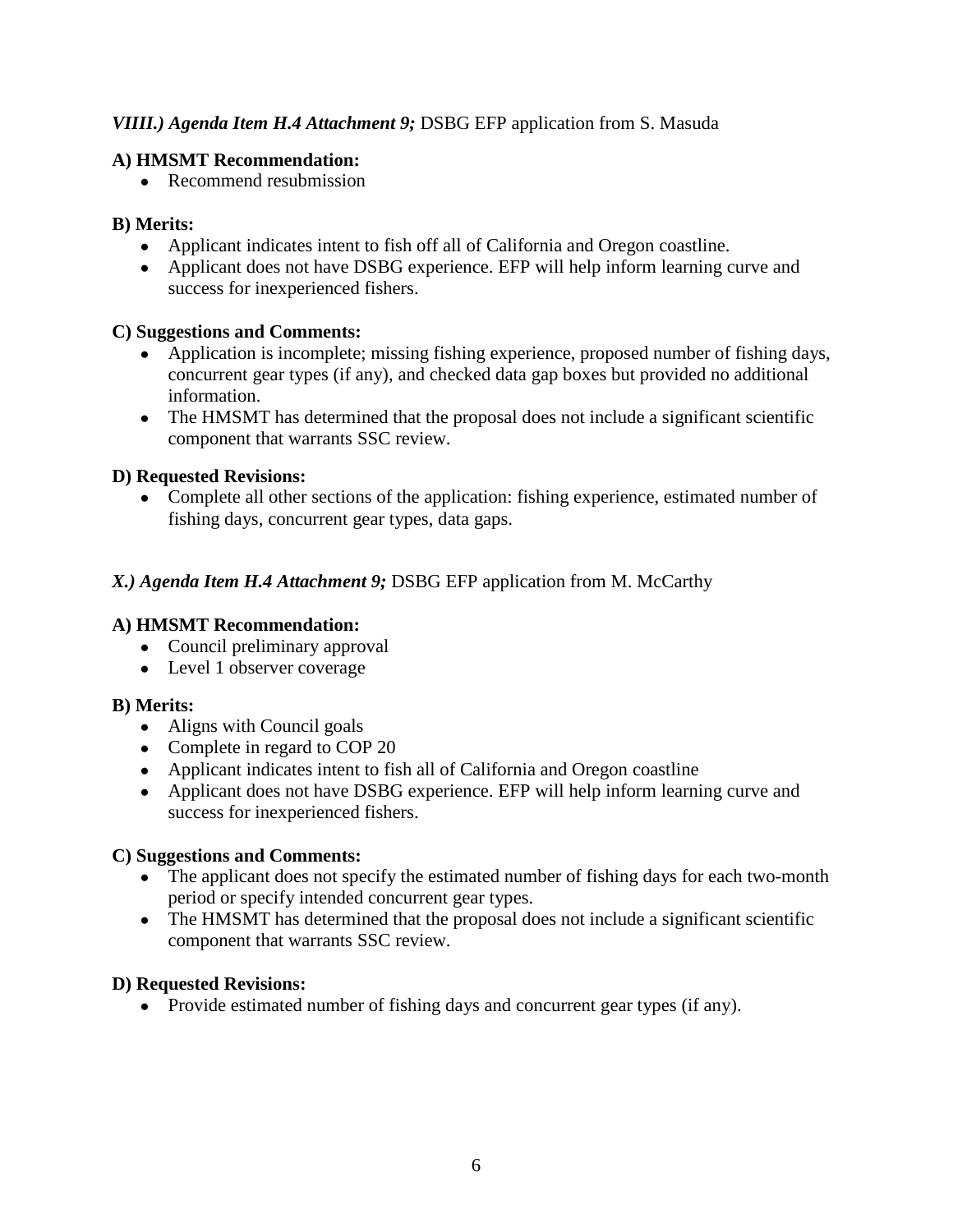## *XI.) Agenda Item H.4 Attachment 9;* DSBG EFP application from M. McCorkle

### **A) HMSMT Recommendation:**

- Council preliminary approval
- Level 1 observer coverage

### **B) Merits:**

- Aligns with Council goals
- Complete in regard to COP 20
- Applicant does not have DSBG experience. EFP will help inform learning curve and success for inexperienced fishers.

### **C) Suggestions and Comments:**

- The applicant does not specify the estimated number of fishing days.
- The HMSMT has determined that the proposal does not include a significant scientific component that warrants SSC review.

## **D) Requested Revisions:**

• Provide estimated number of fishing days.

# *XII.) Agenda Item H.4 Attachment 9;* DSBG EFP application from R. Rynkevic

### **A) HMSMT Recommendation:**

- Council preliminary approval
- Level 1 observer coverage

### **B) Merits:**

- Aligns with Council goals
- Complete in regard to COP 20
- Applicant does not have DSBG experience. EFP will help inform learning curve and success for inexperienced fishers.

### **C) Suggestions and Comments:**

- The applicant does not specify the estimated number of fishing days.
- The HMSMT has determined that the proposal does not include a significant scientific component that warrants SSC review.

### **D) Requested Revisions:**

• Provide estimated number of fishing days.

# *XIII.) Agenda Item H.4 Attachment 9;* DSBG EFP application from D. Selck

# **A) HMSMT Recommendation:**

- Council approval
- Level 1 observer coverage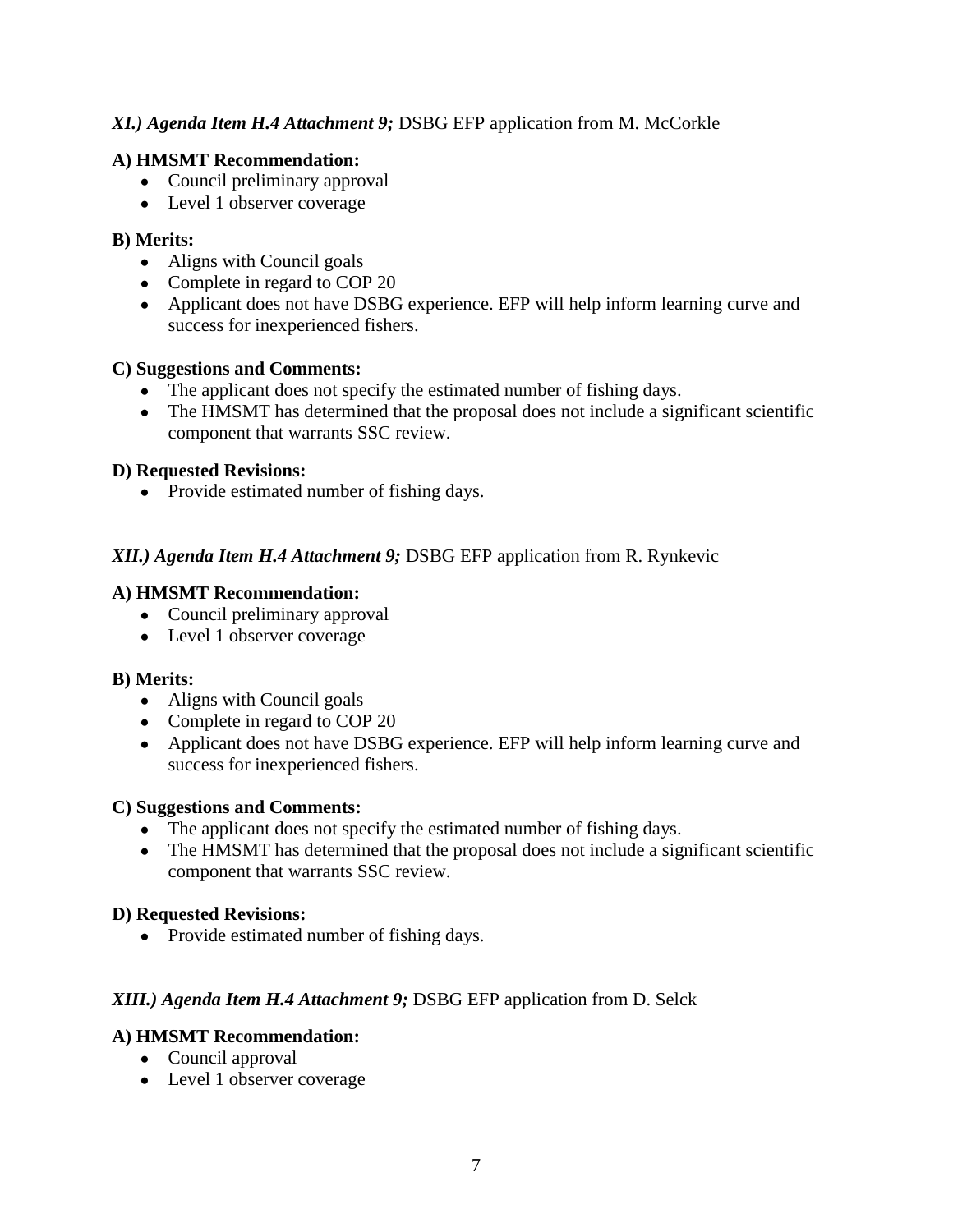### **B) Merits:**

- Aligns with Council goals
- Complete in regard to COP 20
- Applicant proposes fishing only in Central California
- Concurrent gear use of harpoon and troll

#### **C) Suggestions and Comments:**

- This applicant could collect a substantial amount of information regarding SBG configuration in the Central California area.
- Applicant has expressed willingness and ability to carry observers and/or any additional scientific staff if needed.
- The HMSMT has determined that the proposal does not include a significant scientific component that warrants SSC review.

#### **D) Requested Revisions:**

● None

### *XIIII.) Agenda Item H.4 Attachment 9;* DSBG EFP application from A. Shvets

#### **A) HMSMT Recommendation:**

- Council approval
- Level 1 observer coverage

#### **B) Merits:**

- Aligns with Council goals
- Complete in regard to COP 20
- Applicant proposes to fish SBG on the same trips as crab traps and/or gillnets (but not concurrently), as well as harpoon and troll.
- Applicant does not have DSBG experience. EFP will help inform learning curve and success for inexperienced fishers.

### **C) Suggestions and Comments:**

• The HMSMT has determined that the proposal does not include a significant scientific component that warrants SSC review.

### **D) Requested Revisions:**

● None

### *XV.) Agenda Item H.4 Attachment 9;* DSBG EFP application from A. Sidielnikov

### **A) HMSMT Recommendation:**

- Council approval
- Level 1 observer coverage

- Aligns with Council goals
- Complete in regard to COP 20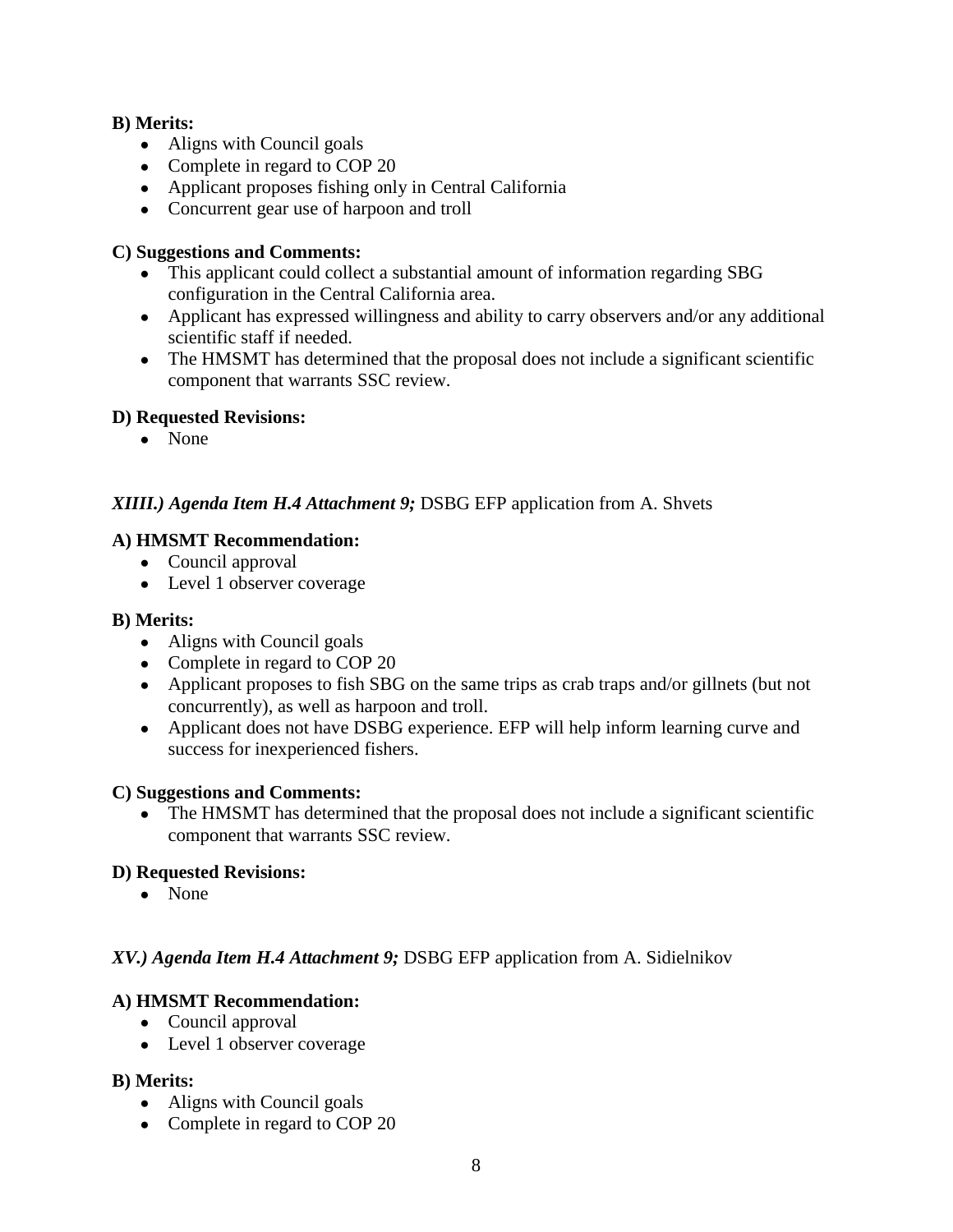• Applicant does not have DSBG experience. EFP will help inform learning curve and success for inexperienced fishers.

## **C) Suggestions and Comments:**

- Applicant attended April MT meeting and worked with the MT to ensure his application was complete.
- The HMSMT has determined that the proposal does not include a significant scientific component that warrants SSC review.

## **D) Requested Revisions:**

● None

## *XVI.) Agenda Item H.4 Attachment 9;* DSBG EFP application from T. Sokolova

## **A) HMSMT Recommendation:**

- Council preliminary approval
- Level 1 observer coverage

## **B) Merits:**

- Aligns with Council goals
- Complete in regard to COP 20
- Applicant does not have DSBG experience. EFP will help inform learning curve and success for inexperienced fishers.

### **C) Suggestions and Comments:**

- Applicant does not indicate estimated days of fishing effort
- The HMSMT has determined that the proposal does not include a significant scientific component that warrants SSC review.

### **D) Requested Revisions:**

• Provide estimated days of fishing effort.

# *XVII.) Agenda Item H.4 Attachment 9;* DSBG EFP application from P. Spinale

### **A) HMSMT Recommendation:**

- Council approval
- Level 1 observer coverage

### **B) Merits:**

- Aligns with Council goals
- Complete in regard to COP 20
- Applicant does not have DSBG experience. EFP will help inform learning curve and success for inexperienced fishers.

# **C) Suggestions and Comments:**

● Applicant indicates a willingness to test modifications to the gear should the Council express interest or see need.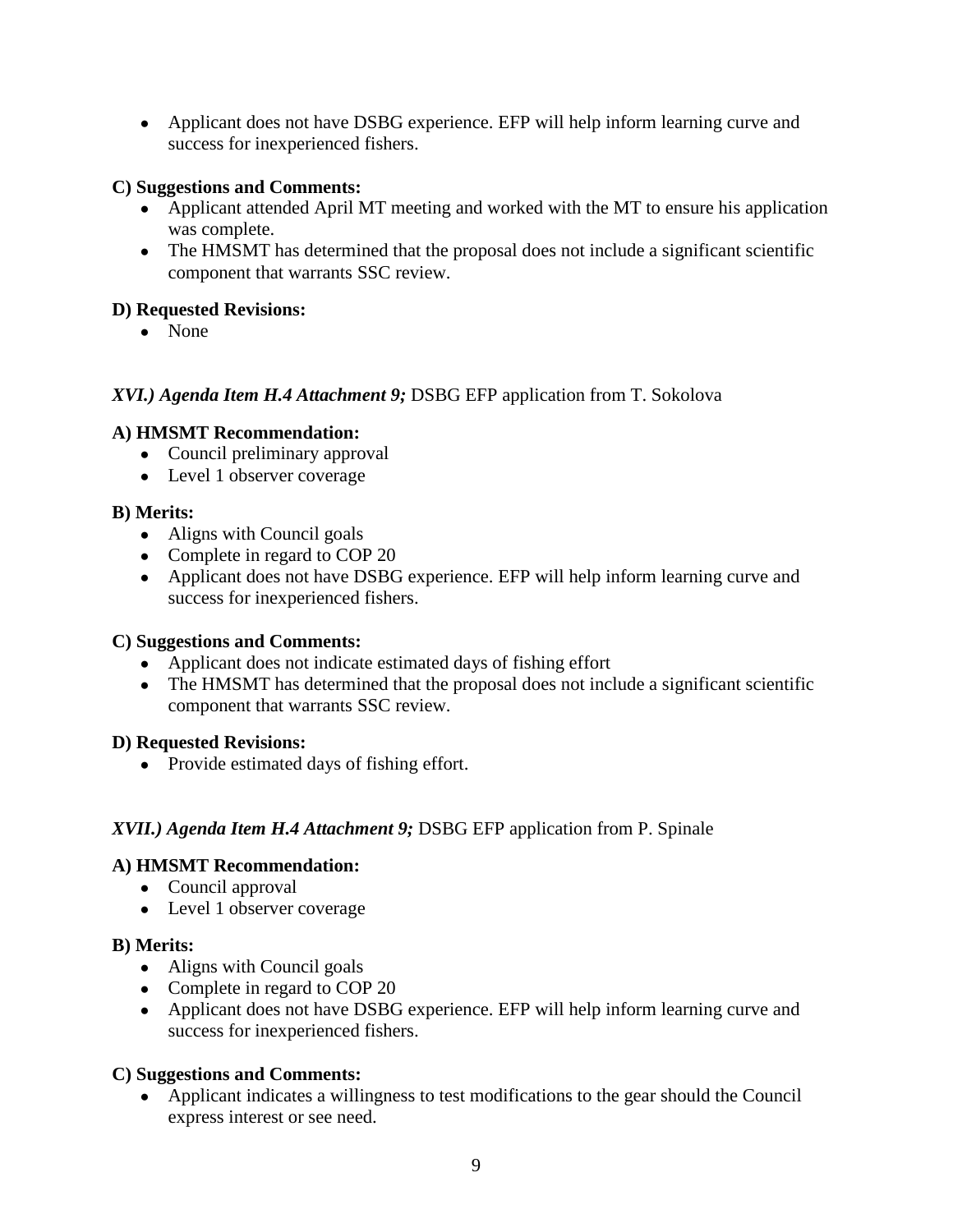• The HMSMT has determined that the proposal does not include a significant scientific component that warrants SSC review.

## **D) Requested Revisions:**

● None

# *XVIII.) Agenda Item H.4 Attachment 9;* DSBG EFP application from B. & J. Stephens

# **A) HMSMT Recommendation:**

- Council approval
- Level 2 observer coverage upon NMFS verification of 10 DSBG days/sets

## **B) Merits:**

- Aligns with Council goals
- Complete in regard to COP 20
- Applicants have experience on PIER EFP DSBG vessels.
- Use of drones would provide new information.

## **C) Suggestions and Comments:**

- This application could provide information on viability (feasibility?) of smaller vessels operating DSBG.
- The HMSMT recommends Level 1 observer coverage until verification of participation in 10 sets is submitted to NMFS, and Level 2 coverage thereafter. Applicant can then return to the Council to request lower coverage.
- This application could help to inform the differences in performance between inexperienced fishermen and those trained under PIER.
- The HMSMT understands that the applicants' father had submitted an EFP application that the Council approved in September, 2016, and under which both applicants intended to fish.
- The HMSMT has determined that the proposal does not include a significant scientific component that warrants SSC review.

### **D) Requested Revisions:**

• Provide additional information (vessel, number of days/sets) on DSBG experience to NMFS.

# *XIX.) Agenda Item H.4 Attachment 9;* DSBG EFP application from V. Sviridov

# **A) HMSMT Recommendation:**

- Council preliminary approval
- Level 2 observer coverage upon NMFS verification of 10 DSBG days/sets

- Aligns with Council goals
- Complete in regard to COP 20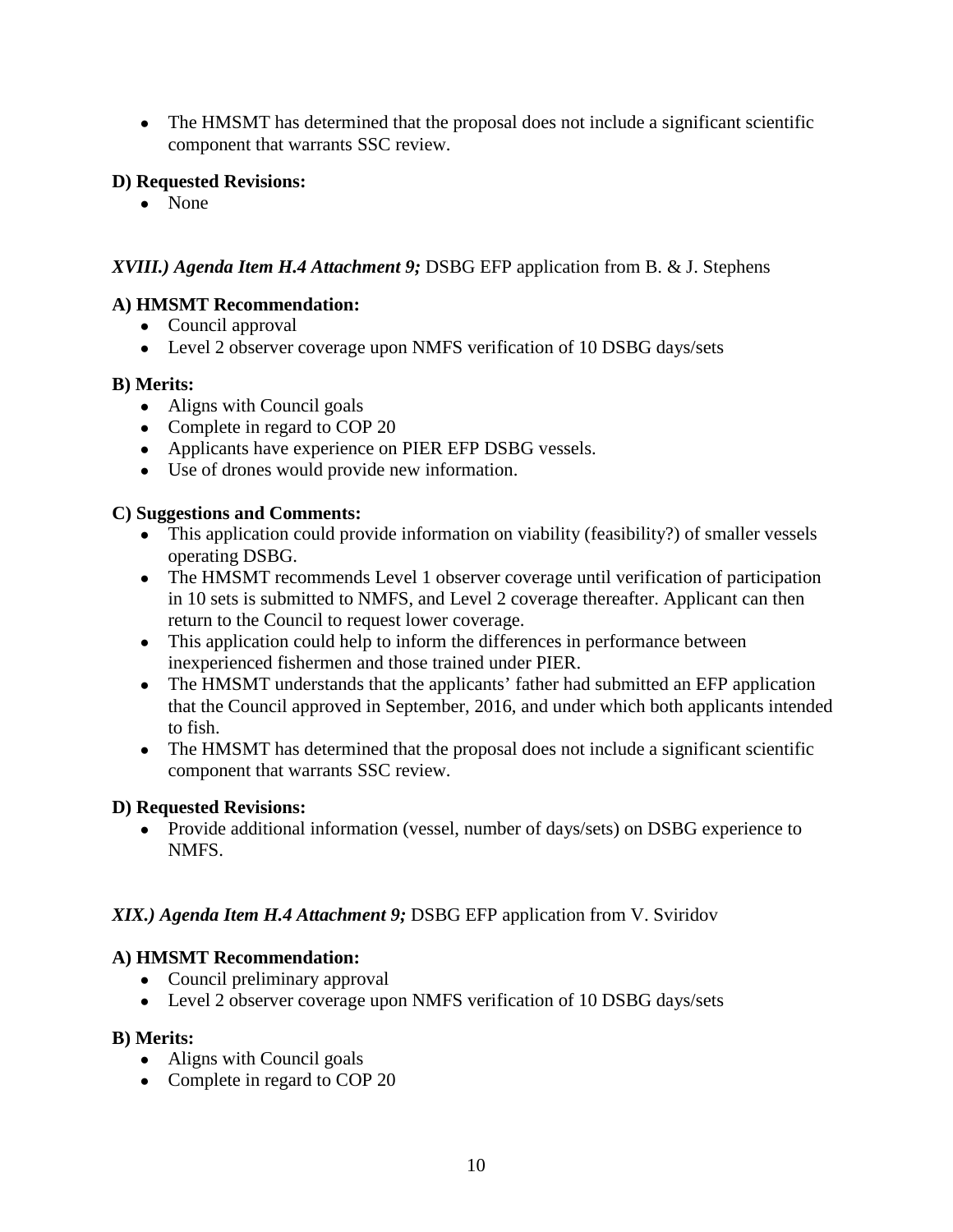### **C) Suggestions and Comments:**

- The HMSMT recommends Level 1 observer coverage until verification of participation in 10 sets is submitted to NMFS, and Level 2 coverage thereafter. Applicant can then return to the Council to request lower coverage.
- Applicant does not include estimated number of fishing days.
- This application could help to inform the differences in performance between inexperienced fishermen and those trained under PIER.
- The HMSMT has determined that the proposal does not include a significant scientific component that warrants SSC review.

#### **D) Requested Revisions:**

- Provide the estimated number of fishing days.
- Provide additional information (vessel, number of days/sets) on DSBG experience to NMFS.